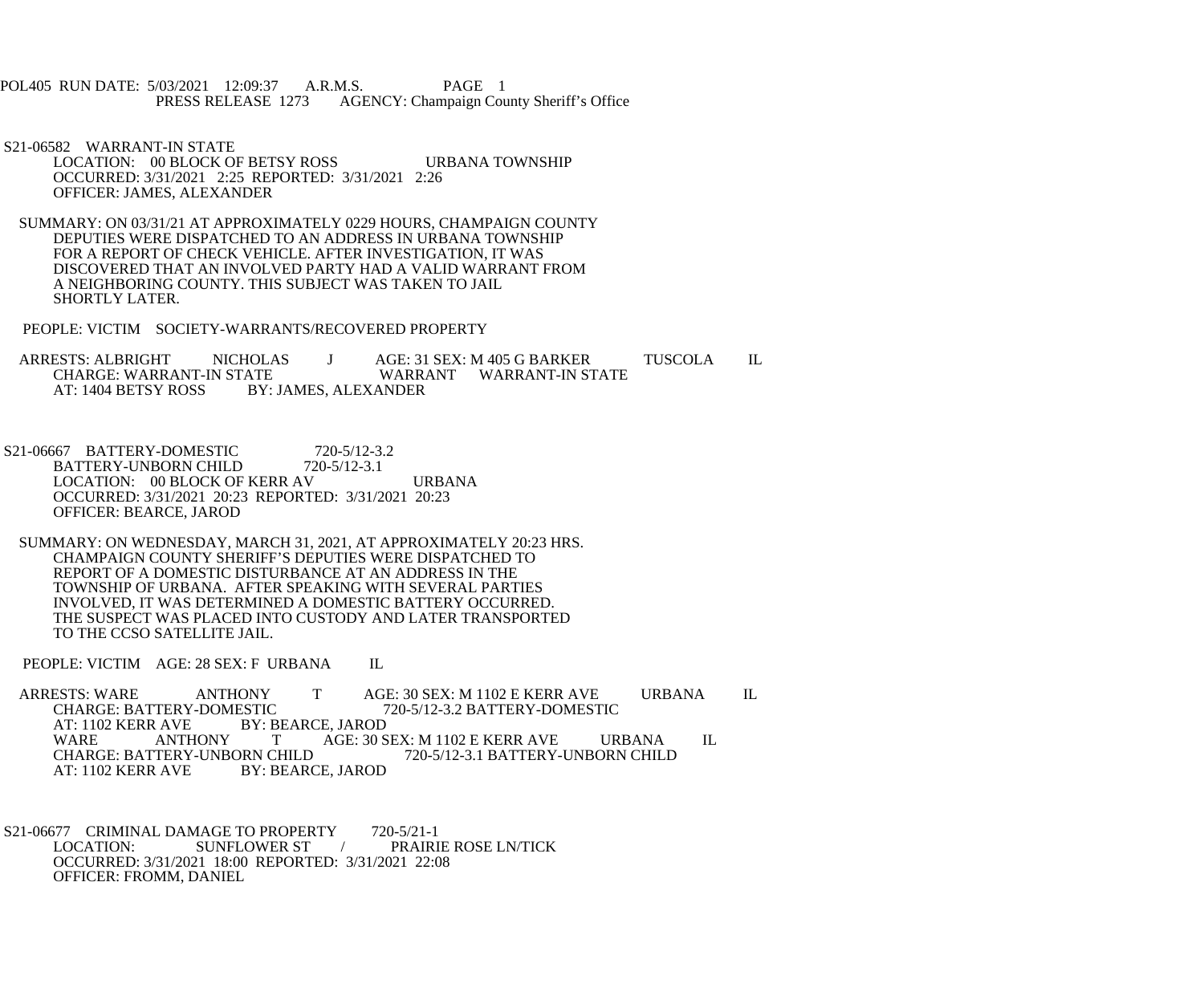- POL405 RUN DATE: 5/03/2021 12:09:37 A.R.M.S. PAGE 2<br>PRESS RELEASE 1273 AGENCY: Champaign Cou AGENCY: Champaign County Sheriff's Office
- SUMMARY: ON 3/31/2021, CHAMPAIGN COUNTY SHERIFF'S DEPUTIES WERE DISPATCHED TO A RESIDENCE IN SAVOY FOR A REPORT OF CRIMINAL DAMAGE. DEPUTIES INVESTIGATED THE INCIDENT. NO ARRESTS HAVE BEEN MADE.
- PROPERTY: DAMAGED 1 DOOR / FRAME

DAMAGED 1 FENCE

OFFENDER SEX: RACE: HEIGHT: 000 WEIGHT: 000 HAIR: EYES: VICTIM AGE: 45 SEX: F SAVOY VICTIM AGE: 45 SEX: F SAVOY

- S21-06684 RECKLESS DISCHARGE OF A FIREARM 720-5/24-1.5<br>UNLAWFUL USE OF WEAPONS 720-5/24-1 UNLAWFUL USE OF WEAPONS 720-5/24-1<br>LOCATION: CAMPBELL DR / COMANCHE DR CAMPBELL DR / OCCURRED: 4/01/2021 2:32 REPORTED: 4/01/2021 2:32 OFFICER: CHRISTENSEN, CORY
- SUMMARY: CCSO RESPONDED TO TWO SEPARATE 911 CALLS OF SHOTS HEARD IN THE DOBBINS DOWNS NEIGHBORHOOD IN HENSLEY TOWNSHIP. DEPUTIES LOCATED 14 SPENT SHELL CASINGS IN AN INTERSECTION IN THE NEIGHBORHOOD. DEPUTIES CANVASSED THE AREA AND SPOKE WITH AREA RESIDENTS. NO PROPERTY DAMAGE WAS OBSERVED ON SCENE AND LIMITED SUSPECT INFORMATION WAS OBTAINED.

PEOPLE: VICTIM SOCIETY

| <b>OFFENDER</b> |  | SEX: RACE: HEIGHT: 000 WEIGHT: 000 HAIR: | EYES: |
|-----------------|--|------------------------------------------|-------|
| <b>OFFENDER</b> |  | SEX: RACE: HEIGHT: 000 WEIGHT: 000 HAIR: | EYES: |

S21-06771 WARRANT-IN STATE

NO TAILLIGHTS 625-5/12-201<br>LOCATION: W GREEN ST W W GREEN ST W / @ S WILLIS AV OCCURRED: 4/01/2021 23:27 REPORTED: 4/01/2021 23:27 OFFICER: BEARCE, JAROD

- SUMMARY: ON THURSDAY, APRIL 1, 2021, CHAMPAIGN COUNTY SHERIFF'S DEPUTIES CONDUCTED A TRAFFIC STOP IN THE CITY OF CHAMPAIGN. DURING THE COURSE OF THE TRAFFIC STOP, DEPUTIES LEARNED THAT THE DRIVER HAD AN ACTIVE WARRANT FOR ARREST. THE DRIVER WAS LATER RELEASED ON A NOTICE TO APPEAR IN COURT. NOTHING FURTHER TO REPORT.
- PEOPLE: VICTIM SOCIETY-WARRANTS/RECOVERED PROPERTY OFFENDER AGE: 35 SEX: F VICTIM SOCIETY
- ARRESTS: COLEMAN SHAWNTA EVON AGE: 35 SEX: F 1410 COMMANCHE CHAMPAIGN IL CHARGE: WARRANT-IN STATE WARRANT WARRANT-IN STATE ATE WARRANT WARRANT-IN STATE<br>BY: BEARCE. JAROD AT: GREEN ST/WILLIS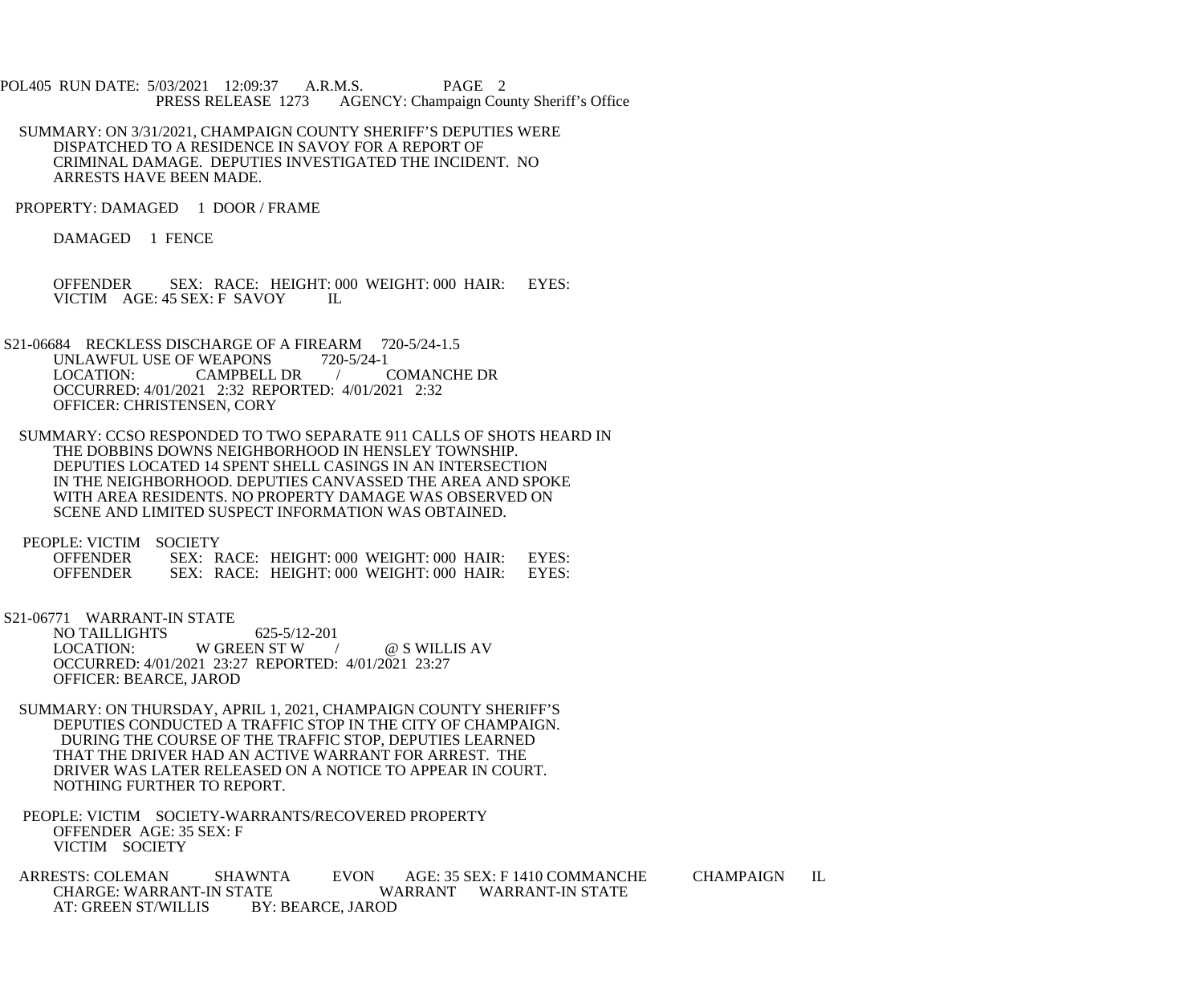POL405 RUN DATE: 5/03/2021 12:09:37 A.R.M.S. PAGE 3<br>PRESS RELEASE 1273 AGENCY: Champaign Cou AGENCY: Champaign County Sheriff's Office

S21-06791 BURGLARY FROM MOTOR VEHICLE 720-5/19-1<br>TRESPASS-VEHICLE 720-5/21-2 TRESPASS-VEHICLE<br>LOCATION: STANFORD PL / STANFORD DR OCCURRED: 4/02/2021 0:01 REPORTED: 4/02/2021 10:38 OFFICER: REIFSTECK, JONATHAN

- SUMMARY: THE SUSPECT REPORTEDLY TOOK CURRENCY (25 CENTS) FROM INSIDE THE VICTIM'S UNLOCKED VEHICLE. A SECOND UNLOCKED VEHICLE WAS ALSO ENTERED; HOWEVER NOTHING WAS TAKEN FROM INSIDE. THERE IS NO SUSPECT INFORMATION.
- PROPERTY: STOLEN 1 CURRENCY-NOT CHECKS/BOND

OFFENDER SEX: RACE: HEIGHT: 000 WEIGHT: 000 HAIR: EYES: VICTIM AGE: 43 SEX: M CHAMPAIGN IL VICTIM AGE: 43 SEX: M CHAMPAIGN IL<br>VICTIM AGE: 27 SEX: M CHAMPAIGN IL VICTIM AGE: 27 SEX: M CHAMPAIGN

- S21-06797 FRAUD-CREDIT CARD 720-5/17-31 THRU 46<br>LOCATION: ELM ST N / E THIRD ST/E LOCATION: ELM ST N / E THIRD ST/E SECOND OCCURRED: 6/20/2020 12:00 REPORTED: 4/02/2021 13:06 OFFICER: REIFSTECK, BRANDON
	- SUMMARY: SUSPECT USED VICTIM'S EBAY ACCOUNT AND CREDIT CARD TO PURCHASE ITEMS.

 OFFENDER SEX: RACE: HEIGHT: 000 WEIGHT: 000 HAIR: EYES: VICTIM AGE: 42 SEX: M BROADLANDS IL

S21-06853 WARRANT-IN STATE

LOCATION: 00 BLOCK OF RANDOLPH ST MAHOMET OCCURRED: 4/03/2021 10:00 REPORTED: 4/03/2021 10:00 OFFICER: SELLEK, KYLE

 SUMMARY: DISPATCHED TO AND ADDRESS IN CANDLEWOOD ESTATES TO LOCATE A SUBJECT WITH TWO ACTIVE WARRANTS. SUBJECT WAS LOCATED AND TRANSPORTED TO CCSO JAIL.

PEOPLE: VICTIM SOCIETY-WARRANTS/RECOVERED PROPERTY

ARRESTS: ELMORE TONY P AGE: 54 SEX: M 84 RANDOLPH MAHOMET IL CHARGE: WARRANT-IN STATE ATE WARRANT WARRANT-IN STATE<br>BY: SELLEK. KYLE AT: 84 RANDOLPH ST

S21-06883 UNLAWFUL VISITATION INTERFERENCE 720-5/10-5.5<br>LOCATION: UNIVERSITY AV E / WATER ST/S FIRST ST, UNIVERSITY AV E / OCCURRED: 4/03/2021 15:00 REPORTED: 4/03/2021 18:01 OFFICER: VERCLER, JEFF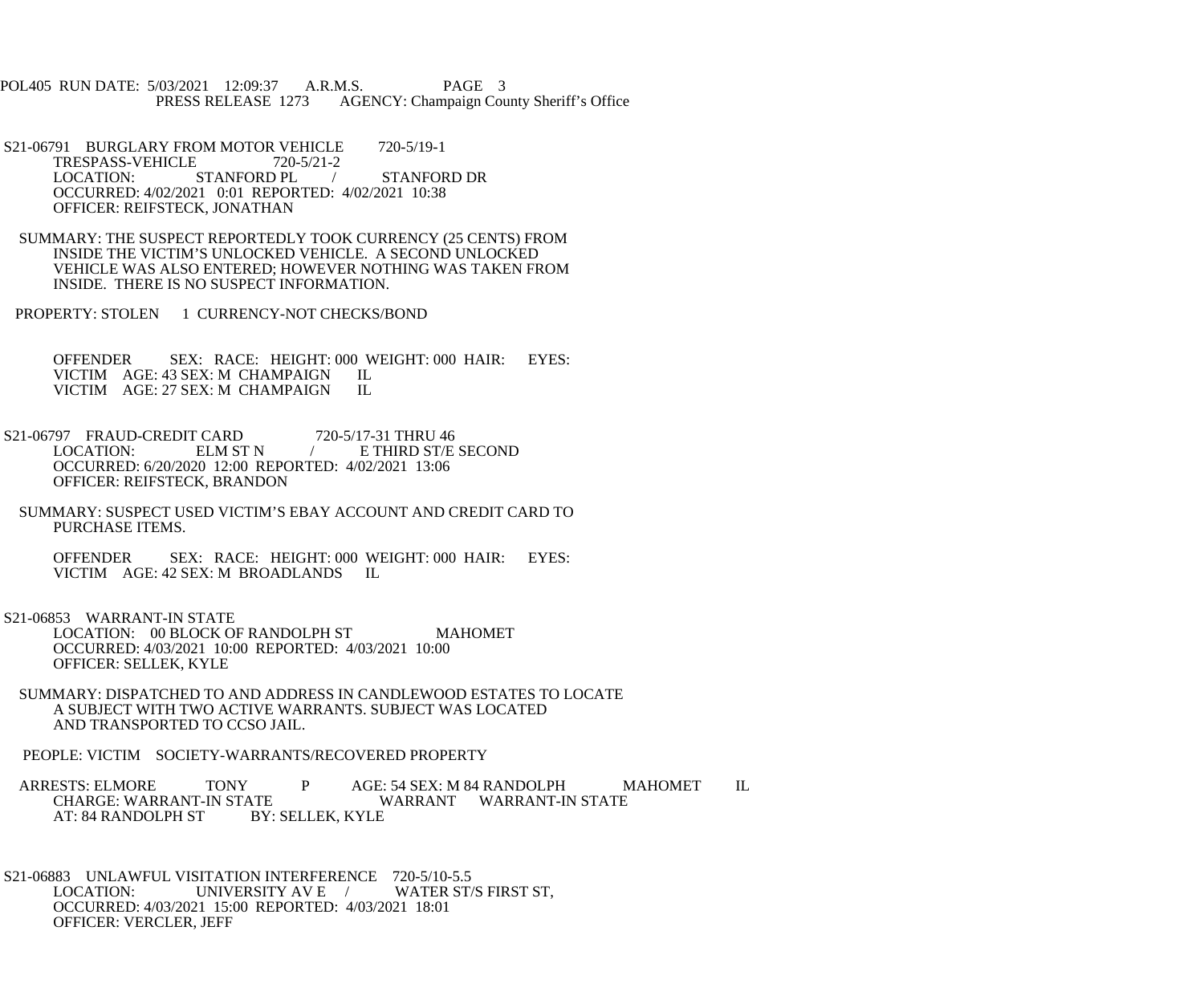POL405 RUN DATE: 5/03/2021 12:09:37 A.R.M.S. PAGE 4 PRESS RELEASE 1273 AGENCY: Champaign County Sheriff's Office

 SUMMARY: CONTINUING CUSTODY ISSUE BETWEEN PARENTS CONCERNING THEIR TWO CHILDREN, WHICH HAS ALREADY AMOUNTED TO A LARGE AMOUNT OF CIVIL LITIGATION.

 OFFENDER AGE: 48 SEX: F VICTIM AGE: 51 SEX: M CHAMPAIGN IL

 S21-06929 DRIVING UNDER REVOKED LICENSE 625-5/6-303 FAILURE TO REDUCE SPEED 625-5/11-601A ACCIDENT INVOLVING INJURY<br>LOCATION: ALLISON DR / MABRY CT/N CENTRAL A OCCURRED: 4/04/2021 18:37 REPORTED: 4/04/2021 18:40 OFFICER: CARLSON,CHRISTOPHER T

- SUMMARY: ON 04/04/2021 AT APPROXIMATELY 1840 HOURS, CHAMPAIGN COUNTY SHERIFF DEPUTIES WERE DISPATCHED TO THE 400 BLOCK OF ALLISON DR. IN TOLONO FOR AN ASSIST FIRE CALL. UPON ARRIVING AT THE SCENE, DEPUTIES LEARNED A TRAFFIC ACCIDENT OCCURRED AND ONE MALE SUBJECT THAT WAS INVOLVED WAS TRANSPORTED TO A LOCAL HOSPITAL EMERGENCY ROOM. THE AT- FAULT PARTY WAS ISSUED CITATIONS.
- PEOPLE: VICTIM SOCIETY OFFENDER AGE: 18 SEX: M VICTIM AGE: 17 SEX: M TOLONO IL

ARRESTS: STRICKLIN MATTHEW E. AGE: 18 SEX: M 503 E BROADWAY ST TOLONO IL<br>CHARGE: DRIVING UNDER REVOKED LICENSE 625-5/6-303 DRIVING UNDER REVOKED LIC CHARGE: DRIVING UNDER REVOKED LICENSE<br>AT: 400 BLK ALLISON ST BY: CARLSON.CHR LISON ST BY: CARLSON,CHRISTOPHER T<br>MATTHEW E. AGE: 18 SEX: M 503 STRICKLIN MATTHEW E. AGE: 18 SEX: M 503 E BROADWAY ST TOLONO IL<br>CHARGE: FAILURE TO REDUCE SPEED 625-5/11-601 FAILURE TO REDUCE SPEED CHARGE: FAILURE TO REDUCE SPEED 625-5/11-601 FAILURE TO REDUCE SPEED AT: 400 BLK ALLISON ST BY: CARLSON, CHRISTOPHER T

 S21-06951 BATTERY-AGG DOMESTIC 720-5/12-3.3 DOMESTIC-INTERFERENCE WITH REPORT 720-5/12-3.5<br>LOCATION: BENHAM ST E / STHIRD : / STHIRD ST/S SECOND OCCURRED: 4/04/2021 21:40 REPORTED: 4/04/2021 21:41 OFFICER: JAMES, ALEXANDER

 SUMMARY: ON 04/04/21 AT APPROXIMATELY 2143 HOURS, CHAMPAIGN COUNTY DEPUTIES WERE DISPATCHED TO AN ADDRESS IN TOLONO TOWNSHIP FOR A REPORT OF A DOMESTIC BATTERY REPORT. UPON INVESTIGATION, ONE SUBJECT BATTERED ANOTHER AND INTERFERED WITH THE 911 CALL. THE OFFENDER WAS ARRESTED AND TRANSPORTED TO JAIL SHORTLY LATER.

PEOPLE: VICTIM AGE: 46 SEX: M TOLONO IL

ARRESTS: BATSCH KRISTY A AGE: 36 SEX: F 606 BENHAM ST TOLONO IL<br>CHARGE: BATTERY-AGG DOMESTIC 720-5/12-3.3 BATTERY-AGG DOMESTIC CHARGE: BATTERY-AGG DOMESTIC 720-5/12-3.3 BATTERY-AGG DOMESTIC AT: 606 BENHAM ST BY: JAMES, ALEXANDER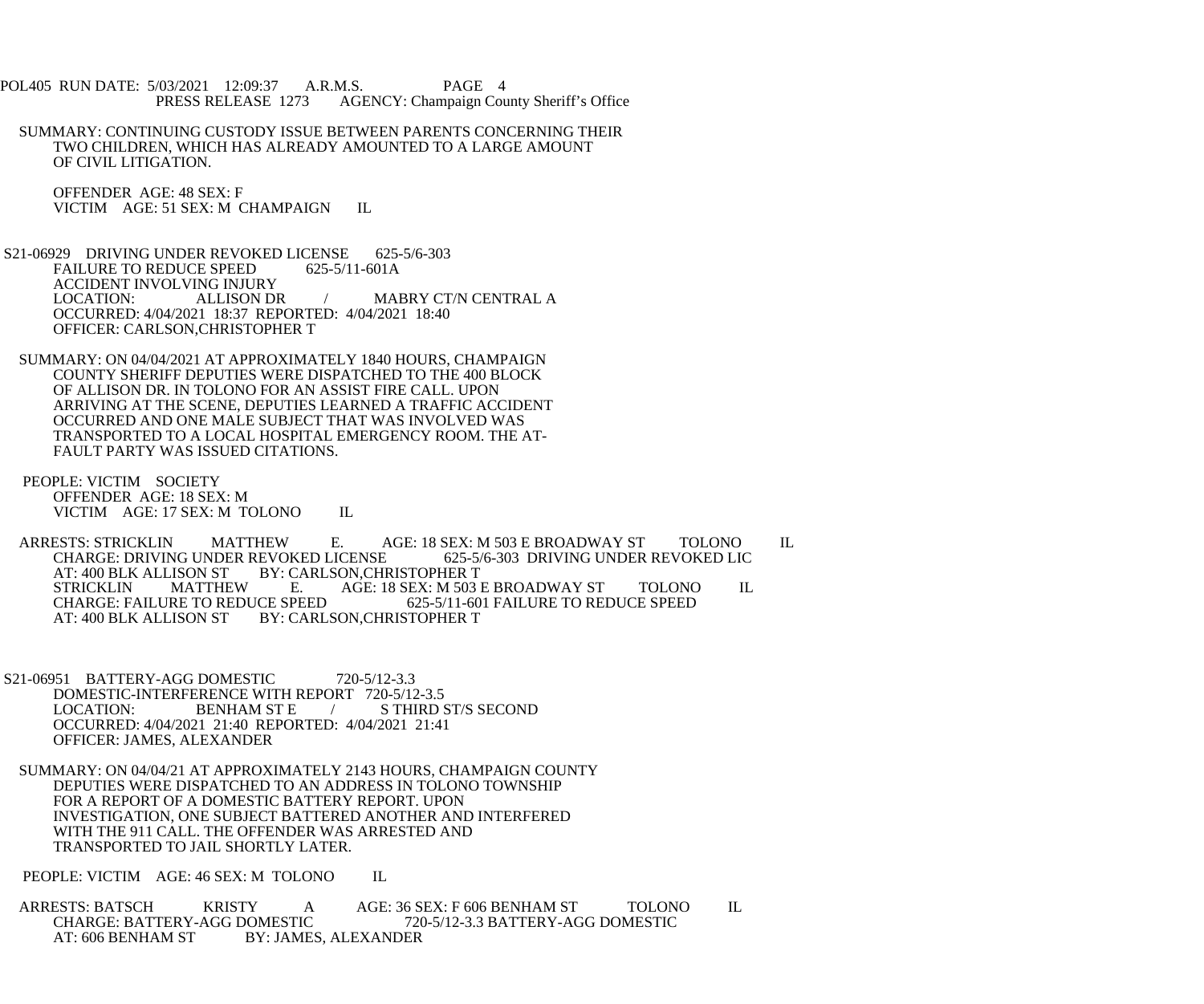- POL405 RUN DATE: 5/03/2021 12:09:37 A.R.M.S. PAGE 5 PRESS RELEASE 1273 AGENCY: Champaign County Sheriff's Office<br>BATSCH KRISTY A AGE: 36 SEX: F 606 BENHAM ST TOLOR KRISTY A AGE: 36 SEX: F 606 BENHAM ST TOLONO IL<br>ESTIC-INTERFERENCE WITH REPORT 720-5/12-3.5 DOMESTIC-INTERFERENCE WIT CHARGE: DOMESTIC-INTERFERENCE WITH REPORT<br>AT: 606 BENHAM ST BY: JAMES. ALEXANDER BY: JAMES, ALEXANDER
- S21-06956 BATTERY-DOMESTIC 720-5/12-3.2 CONSPIRE<br>LOCATION: MAIN ST / SOUTH ST/ELM ST / SOUTH ST/ELM ST OCCURRED: 4/04/2021 23:25 REPORTED: 4/04/2021 23:25 OFFICER: WELDON, MATTHEW
- SUMMARY: DISPATCHED TO A PENFIELD RESIDENCE IN REFERENCE TO A REPORT OF A DOMESTIC DISPUTE. THE REPORTING PERSON SAID AN ARGUMENT STARTED BETWEEN THEM AND THEIR ADULT CHILD. THE REPORTING PERSON SAID THEIR CHILD PUSHED THEM DOWN ON THEIR BED, AND ALSO ATTEMPTED TO THROW A BED PAN AT THEM. THE OTHER PARTY DENIED PUSHING DOWN THE REPORTING PERSON, AND SAID THEY THREW THE BED PAN AT A FISH TANK OUT OF ANGER AND NOT AT THE PARENT. BOTH PARTIES WERE SEPARATED FOR THE NIGHT.

 OFFENDER AGE: 40 SEX: M VICTIM AGE: 64 SEX: F PENFIELD IL

- S21-07003 BURGLARY 720-5/19-1<br>LOCATION: CHESTNUT ST E LOCATION: CHESTNUT ST E / MARY ST, 1600N/S WAL OCCURRED: 3/05/2021 0:00 REPORTED: 4/05/2021 12:45 OFFICER: HUBBARD, ROBERT
- SUMMARY: CCSO WAS DISPATCHED TO E CHESTNUT IN BONDVILLE REGARDING A BURGLARY TO A STORE UNIT. THE VICTIM WAS AT THE UNIT APPROXIMATELY A MONTH AGO.
- PROPERTY: STOLEN 1 FURNISHINGS
	- STOLEN 2 FURNISHINGS
	- STOLEN 1 FURNISHINGS
	- STOLEN 1 ELECTRONIC EQUIPMENT
	- STOLEN 1 FURNISHINGS
	- STOLEN 1 FURNISHINGS
	- STOLEN 3 FURNISHINGS
	- STOLEN 2 FURNISHINGS
	- STOLEN 1 FURNISHINGS

OFFENDER SEX: RACE: HEIGHT: 000 WEIGHT: 000 HAIR: EYES: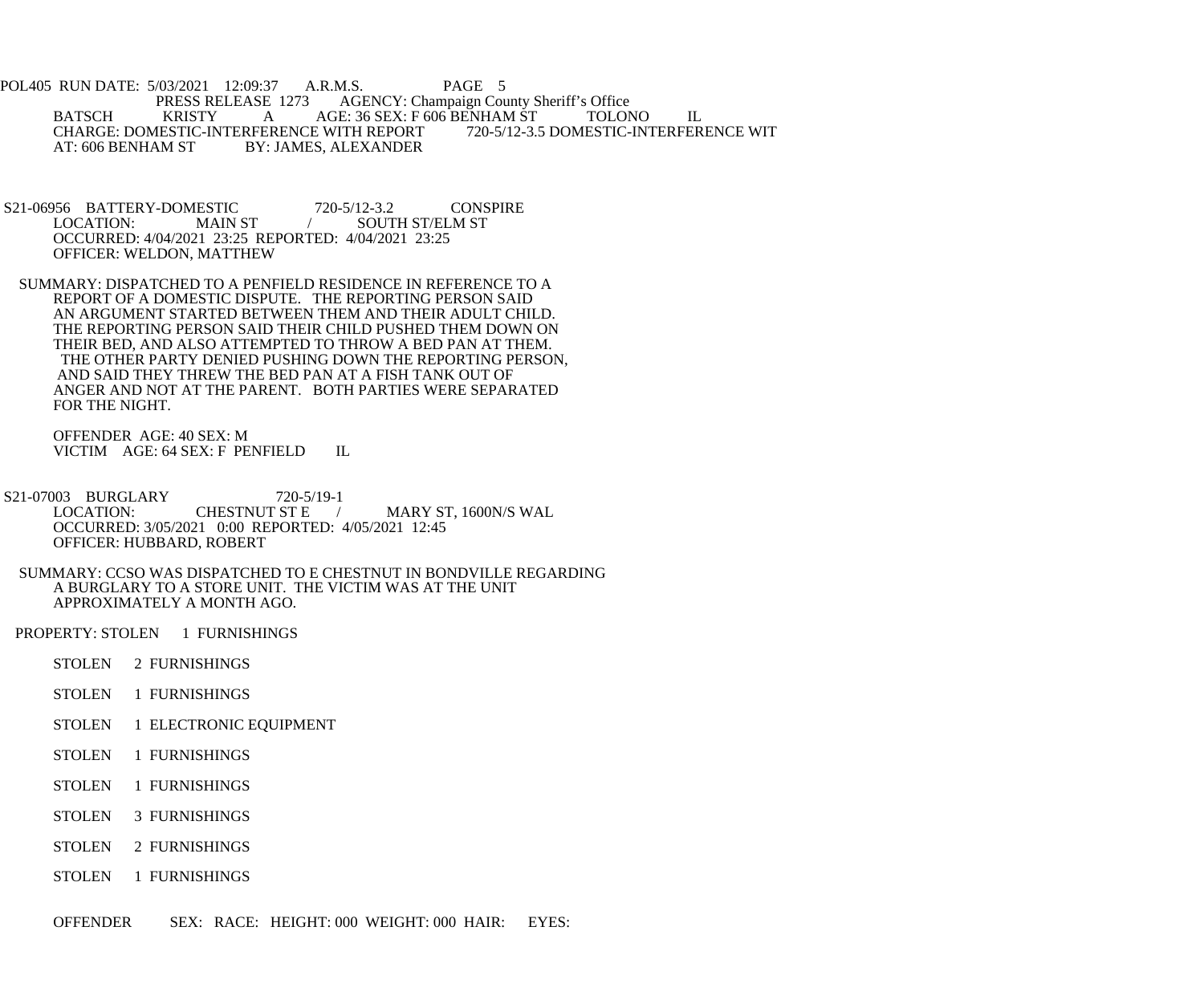POL405 RUN DATE: 5/03/2021 12:09:37 A.R.M.S. PAGE 6<br>PRESS RELEASE 1273 AGENCY: Champaign Cou AGENCY: Champaign County Sheriff's Office VICTIM AGE: 24 SEX: M WHITE HEATH IL

S21-07006 THEFT-IDENTITY 720-5/16-30(A) LOCATION: HOMER LAKE RD / 2200E/2150E OCCURRED: 3/21/2021 12:00 REPORTED: 4/05/2021 13:33 OFFICER: BIALESCHKI, DOUG

 SUMMARY: R-P WALKED INTO CCSD TO REPORT AN IDENTITY THEFT THAT INVOLVED SOMEONE CREATING A CHECKING ACCOUNT IN HER NAME. CHASE BANK FRAUD DIVISION REQUIRED A POLICE REPORT NUMBER FROM HER.

PROPERTY: STOLEN 1 IDENTIFICATION ITEMS

 OFFENDER SEX: RACE: HEIGHT: 000 WEIGHT: 000 HAIR: EYES: VICTIM AGE: 66 SEX: F ST JOSEPH IL

S21-07018 FOUND ARTICLES

LOCATION: 00 BLOCK OF 1500E @ LIBERTY AV RANTOUL OCCURRED: 4/05/2021 14:50 REPORTED: 4/05/2021 14:51 OFFICER: MAYO, NICHOLAS

 SUMMARY: ON 4-5-21 DEPUTIES, ALONG WITH THE CHIEF OF POLICE FOR THE VILLAGE OF THOMASBORO, RECOVERED A MONEY SAFE THAT WAS DISCOVERED IN THE AREA OF 1500E AND LIBERTY AVE. IN RANTOUL TOWNSHIP. THE SAFE WAS LATER SECURED INT HE SHERIFFS GARAGE. AFTER HANDLING THE SAFE, IT APPEARED THE SAFE DID NOT CONTAIN ANY ITEMS OF SIGNIFICANT VALUE. IT ALSO APPEARED THE SAFE WAS NOT FORCED OPEN.

PEOPLE: VICTIM SOCIETY<br>OFFENDER SEX: R SEX: RACE: HEIGHT: 000 WEIGHT: 000 HAIR: EYES:

 S21-07064 FAILURE TO YIELD AT INTERSECTION 625-5/11-901 TRAFFIC SIGNAL VIOLATION 625-5/11-306<br>FAILURE TO SIGNAL 625-5/11-804 FAILURE TO SIGNAL 625-5/11-804<br>TRAFFIC SIGN VIOLATION 625-5/11-1204 TRAFFIC SIGN VIOLATION<br>LOCATION: WRIDO W RIDGEWOOD CT N / @ W SPRINGFIELD AV OCCURRED: 4/05/2021 21:45 REPORTED: 4/05/2021 21:45 OFFICER: WILLMORE, JUSTIN

 SUMMARY: ON APRIL 5, 2021, CHAMPAIGN COUNTY DEPUTY SHERIFF'S WERE ON ROUTINE PATROL IN THE CITY OF CHAMPAIGN. DEPUTIES OBSERVED A VEHICLE COMMIT ILLINOIS VEHICLE CODE VIOLATIONS. DEPUTIES ATTEMPTED TO CONDUCT A TRAFFIC STOP ON THE VEHICLE IN THE CITY OF CHAMPAIGN. THE VEHICLE DID NOT STOP FOR DEPUTIES WHEN RED/BLUE/WHITE EMERGENCY LIGHTS AND SIRENS WERE ACTIVATED. DEPUTIES PURSUED THE VEHICLE A SHORT DISTANCE AND LATER TERMINATED THE PURSUIT.

 PEOPLE: VICTIM SOCIETY OFFENDER SEX: RACE: HEIGHT: 000 WEIGHT: 000 HAIR: EYES: VEHICLE: COLOR: BLK/BLK 0000 MAKE: CHEV MODEL: MAL BODY: 4D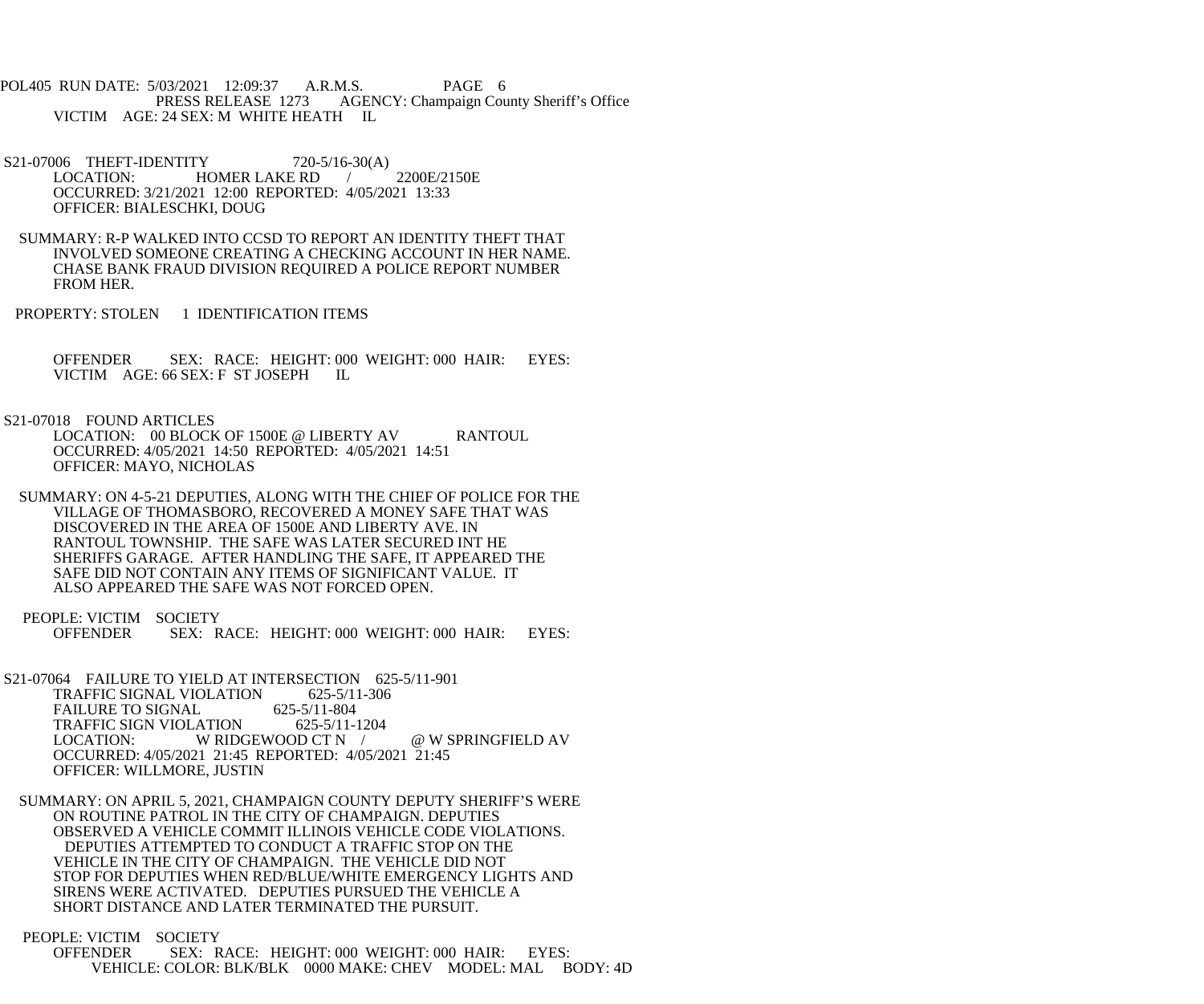POL405 RUN DATE: 5/03/2021 12:09:37 A.R.M.S. PAGE 7<br>PRESS RELEASE 1273 AGENCY: Champaign Cou AGENCY: Champaign County Sheriff's Office

- S21-07071 ASSIST OTHER POLICE DEPT LOCATION: 00 BLOCK OF CEDAR GROVE CT SAVOY OCCURRED: 4/05/2021 22:35 REPORTED: 4/05/2021 22:35 OFFICER: WILLMORE, JUSTIN
- SUMMARY: ON APRIL 5, 2021, CHAMPAIGN COUNTY SHERIFF'S DEPUTIES WERE DISPATCHED TO AN ADDRESS IN SAVOY TO ASSIST THE CHAMPAIGN POLICE DEPARTMENT. DEPUTIES ATTEMPTED TO MAKE CONTACT WITH THE SUSPECT IN THE GARAGE OF A RESIDENCE. A RESIDENT OF THE HOME OPENED THE GARAGE DOOR TO ALLOW DEPUTIES IN. WHEN DEPUTIES WENT TO MAKE CONTACT A MALE RESIDENT ADVISED THAT THE SUSPECT FLED THROUGH THE BACK GARAGE DOOR. DEPUTIES CHASED THE SUSPECT ON FOOT AND ULTIMATELY CAUGHT THE SUSPECT. THE SUSPECT WAS PLACED INTO CUSTODY AND TRANSPORTED TO JAIL.

PEOPLE: VICTIM SOCIETY

 ARRESTS: HOWELL TYSON J AGE: 29 SEX: M 606 LONE BEACH RD MONTICELLO IL CHARGE: ASSIST OTHER POLICE DEPT ASSIST ASSIST OTHER POLICE DEPT AT: AIRPORT RD BY: WILLMORE, JUSTIN BY: WILLMORE, JUSTIN

S21-07101 WARRANT-IN STATE<br>LOCATION: GREE GREEN ST E / GLOVER AV/S POPLAR S OCCURRED: 4/06/2021 9:48 REPORTED: 4/06/2021 9:49 OFFICER: GABRA, KEROLOS

 SUMMARY: DEPUTIES WERE CONDUCTING FOLLOW-UP REFERENCE ANOTHER INCIDENT AND DETERMINED THE OFFENDER HAD AN ACTIVE CHAMPAIGN COUNTY SHERIFF'S OFFICE. THE OFFENDER WAS ISSUED A NOTICE TO APPEAR (NTA) WITH A NEW COURT DATE.

PEOPLE: VICTIM SOCIETY-WARRANTS/RECOVERED PROPERTY

ARRESTS: CROWDER EMILY N AGE: 27 SEX: F 1208 E GREEN ST URBANA IL CHARGE: WARRANT-IN STATE CHARGE: WARRANT-IN STATE WARRANT WARRANT-IN STATE<br>AT: 1208 E GREEN ST BY: GABRA, KEROLOS BY: GABRA, KEROLOS

- S21-07103 BATTERY-DOMESTIC 720-5/12-3.2 LOCATION: 00 BLOCK OF MAIN ST PENFIELD OCCURRED: 4/06/2021 10:20 REPORTED: 4/06/2021 10:24 OFFICER: FERRIMAN, RICHARD
- SUMMARY: RP CALLED TO ADVISE HER SON WAS CURRENTLY PHYSICAL WITH HER AND BIT HER AFTER AN ARGUMENT. THE SON LEFT PRIOR TO OUR ARRIVAL TO THE SCENE. THE RP HAD BEEN BITTEN BY THE